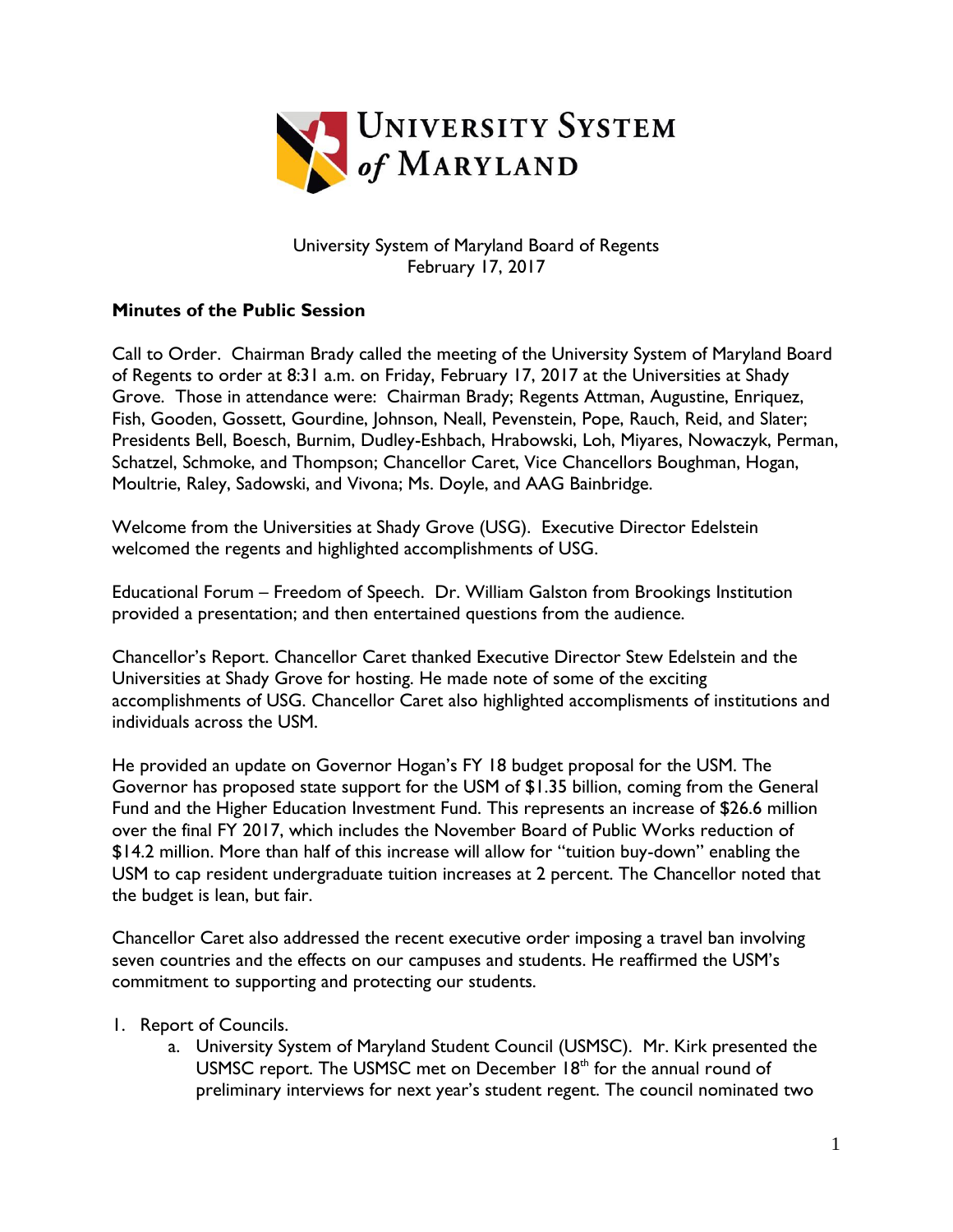students, an undergraduate student at UB and a graduate student at UMCP. Mr. Kirk also highlighted the upcoming USM Advocacy Day and the USMSC presidential transition of him taking over after Sydney Comitz stepped down.

- b. Council of University System Staff (CUSS). Ms. Larkins presented the CUSS report. CUSS met in January. She highlighted the ongoing efforts of the BOR Staff Awards and Recognition Committee and noted that all 12 institutions submitted nominations. Ms. Larkins provided an update about USM Council Advocacy Day, as well as information from the Chancellor's liaison.
- c. Council of University System Faculty (CUSF). Dr. Kauffman presented the CUSF report. CUSF held two Council meetings and three ExCom meeting since the last BOR meeting. Topics discussed included the changing professorship, approval of the CUSF logo, a motion supporting open access dissemination of scholarship, social media, textbook lead time, and the STRIDE program at UMBC. Dr. Kauffman also thanked Virletta Bryant, Past Chair of CUSF, for her service as she has resigned from her position at CSU. He also noted that Chairman Brady will be attending the February CUSF meeting.
- d. Council of University System Presidents (CUSP). Dr. Perman presented the CUSP report. CUSP met on January  $9<sup>th</sup>$  and topics discussed included the FY 18 budget, mid-year reviews for presidents and the Chancellor's direct reports, USM sponsorship of LightCity, meetings with the rating agencies, the Kanagawa Prefecture's interest in developing educational alliances with USM, and campus activism. Topics discussed at the February  $6<sup>th</sup>$  meeting included the legislative session and the FY 18 budget, enrollment projections and profiles, the use of Hidden Waters for events, the LightCity Festival, the educational forum for the February BOR meeting, an update on the Coalition case, highlights from the Healthcare Workforce Working Group, recent presidential executive orders, and USM BOR Faculty and Staff Awards.
- 2. Consent Agenda. The Consent Agenda was presented to the regents by Chairman Brady. He asked if there were any items on the agenda that should be removed for further discussion. Regent Slater asked that item 2.g.iv. (Student Activism Update and Panel) be removed and have it placed under item 3 – Review of Items Removed from Consent Agenda. Once that item was moved, Chairman Brady moved and Regent Gooden seconded the motion; it was unanimously approved. The items included were:
	- a. Committee of the Whole
		- i. Approval of meeting minutes from December 9, 2016 Public and Closed **Sessions**
	- b. Committee on Audit
		- i. Approval of meeting minutes from December 21, 2016 Public and Closed **Sessions**
	- c. Committee on Advancement
		- i. Approval of meeting minutes from February 8, 2017 Public and Closed **Sessions**
		- ii. Year-to-date Fundraising Report FY 17 December
		- iii. Review of Policies:
			- 1. IX-3.00 Policy on Private Fundraising and Stewardship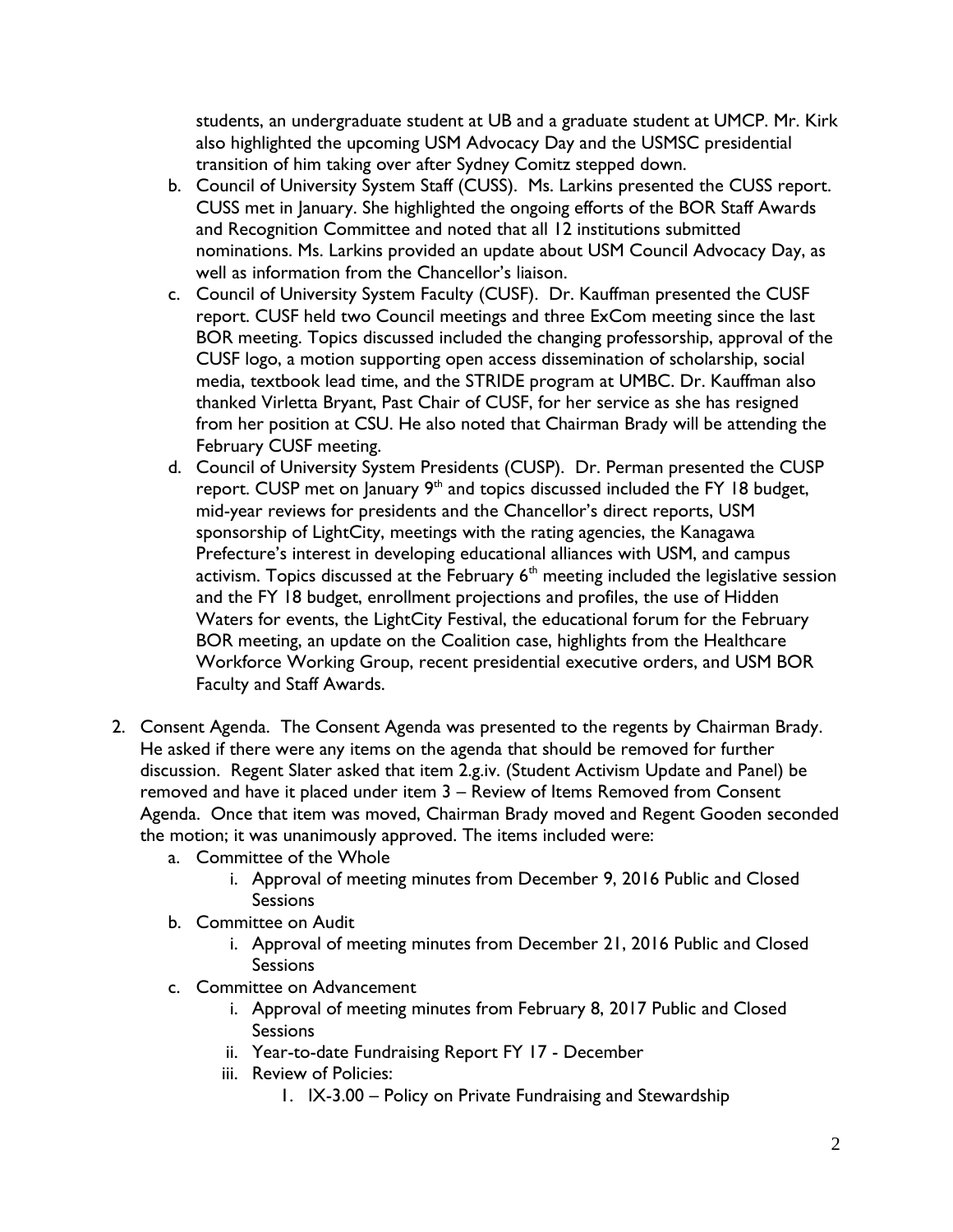- 2. IX-5.00 Policy on Ethical Practices in Charitable Giving
- d. Committee on Organization and Compensation
	- i. Approval of meeting minutes from January 26, 2017 Public and Closed Session
- e. Committee on Economic Development and Technology
	- i. Approval of meeting minutes from January 26, 2017 Public Session
- f. Committee on Finance
	- i. Approval of meeting minutes from January 26, 2017 Public and Closed **Sessions**
	- ii. Amendments to USM Policy VIII-2.70 Policy on Student Classification for Admission and Tuition Purposes
	- iii. Coppin State University: Facilities Master Plan Update
	- iv. Towson University: Funding Authorization for Millenium Hall Repairs and Potential Ground Lease Amendment
	- v. University of Maryland, College Park: Transfer or Property to Prince George's County, Maryland
	- vi. Discussion of FY 2016 USM Audited Financial Statements
	- vii. University of Maryland University College: Proposed Institutional Human Resources Policies
- g. Committee on Education Policy and Student Life
	- i. Approval of meeting minutes from January 17, 2017 Public and Closed **Sessions**
	- ii. New Academic Program Proposal
		- 1. University of Maryland, College Park: Master of Quantitative Finance
		- 2. University of Maryland, College Park: Ph.D. and M.S. in Environmental Health Sciences
		- 3. University of Maryland University College: Transformational Leadership
	- iii. Salisbury University: Creation of a College of Health and Human Services
	- iv. Update: Statewide Report on Campus Climate and Sexual Violence at Maryland Colleges and Universities
	- v. 2016 Annual Report of the Governor's P-20 Leadership Council
	- vi. Report on Extramural Funding FY 2016
- 3. Review of Items Removed from Consent Agenda.
	- a. Student Activisim Update and Panel two provosts and two vice presidents for student affairs joined EPSL and shared perspectives from their institutions. The panelists shared that student activism and the professionals' ability to manage and help students learn from such activism is significantly affected by social media and the presence of various student groups, especially groups not associated with the student government. Campus officials are working to help the campus community be civically engaged and to build an inclusive environment that is respectful of differences while also giving all student groups opportunities to be heard. Campus professionals are building partnerships between academic and student affairs, listening to students, staff, and faculty, and constantly monitoring social media to stay on top of these issues. The panel encouraged the regents and chancellor to continue